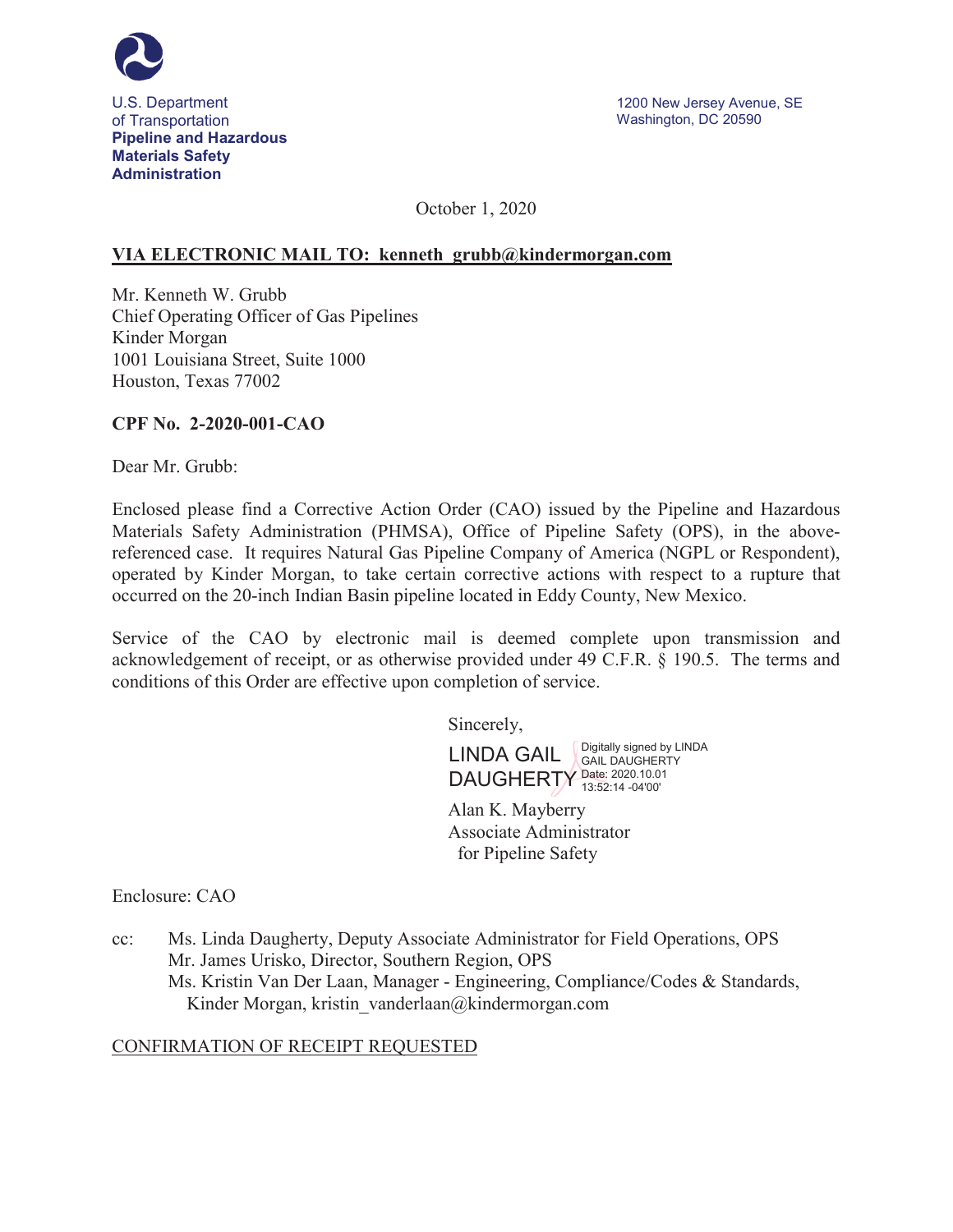## **U.S. DEPARTMENT OF TRANSPORTATION PIPELINE AND HAZARDOUS MATERIALS SAFETY ADMINISTRATION OFFICE OF PIPELINE SAFETY WASHINGTON, D.C. 20590**

)

 $\mathcal{L}$ 

 $\overline{)}$ 

**In the Matter of** )

**Natural Gas Pipeline Company** ) **CPF No. 2-2020-001-CAO of America, LLC, )**

 $\qquad \qquad \qquad \qquad \qquad \qquad \qquad$ 

**Respondent.** )

# **CORRECTIVE ACTION ORDER**

### **Purpose and Background**

This Corrective Action Order (CAO or Order) is being issued under the authority of 49 U.S.C. § 60112 to require Natural Gas Pipeline Company of America, LLC (NGPL or Respondent), operated by Kinder Morgan,<sup>1</sup> to take the necessary corrective actions to protect the public, property, and the environment from potential hazards associated with the September 24, 2020 rupture from its 20-inch Indian Basin natural gas pipeline located in Eddy County, New Mexico (Incident).

At approximately 12:30am MDT on September 24, 2020, NGPL's 20-inch Indian Basin Pipeline<sup>2</sup> ruptured and released approximately 31,757 MCF of natural gas. The incident was discovered when Kinder Morgan's SCADA Gas Control Center in Houston, Texas detected a rapid pressure drop at an active receipt point on the Indian Basin Pipeline. It was initially determined the pressure drop was 500 pounds per square inch (psig) in 90 minutes. Prior to the rupture, the line was operating at 946 psig. NGPL dispatched personnel to the site, who, at approximately 6:00am MDT, identified the rupture location near engineering station 1895+00, approximately one mile west of a main line valve IB-2. The pipeline failure created a crater, but no pipe ejected from the ditch. There were no reports of fires, injuries, fatalities or evacuations.

Pursuant to 49 U.S.C. § 60117, PHMSA, Office of Pipeline Safety (OPS), initiated an investigation of the Incident. The preliminary findings of the agency's ongoing investigation are as follows:

<sup>&</sup>lt;sup>1</sup> NGPL has approximately 9,100 miles of pipeline and 288 billion cubic feet of natural gas storage through New Mexico, Texas, Louisiana, Arkansas, Oklahoma, Kansas, Missouri, Nebraska, Illinois, and Iowa. NGPL is jointly owned by Kinder Morgan, Inc. and Brookfield Infrastructure Partners, LP. The entity is operated by Kinder Morgan. *See* https://www.kindermorgan.com/Operations/Natural-Gas/Index (last accessed September 25, 2020).

<sup>&</sup>lt;sup>2</sup> NGPL also refers to this line as the Indian Basin Pipeline and Segment 7.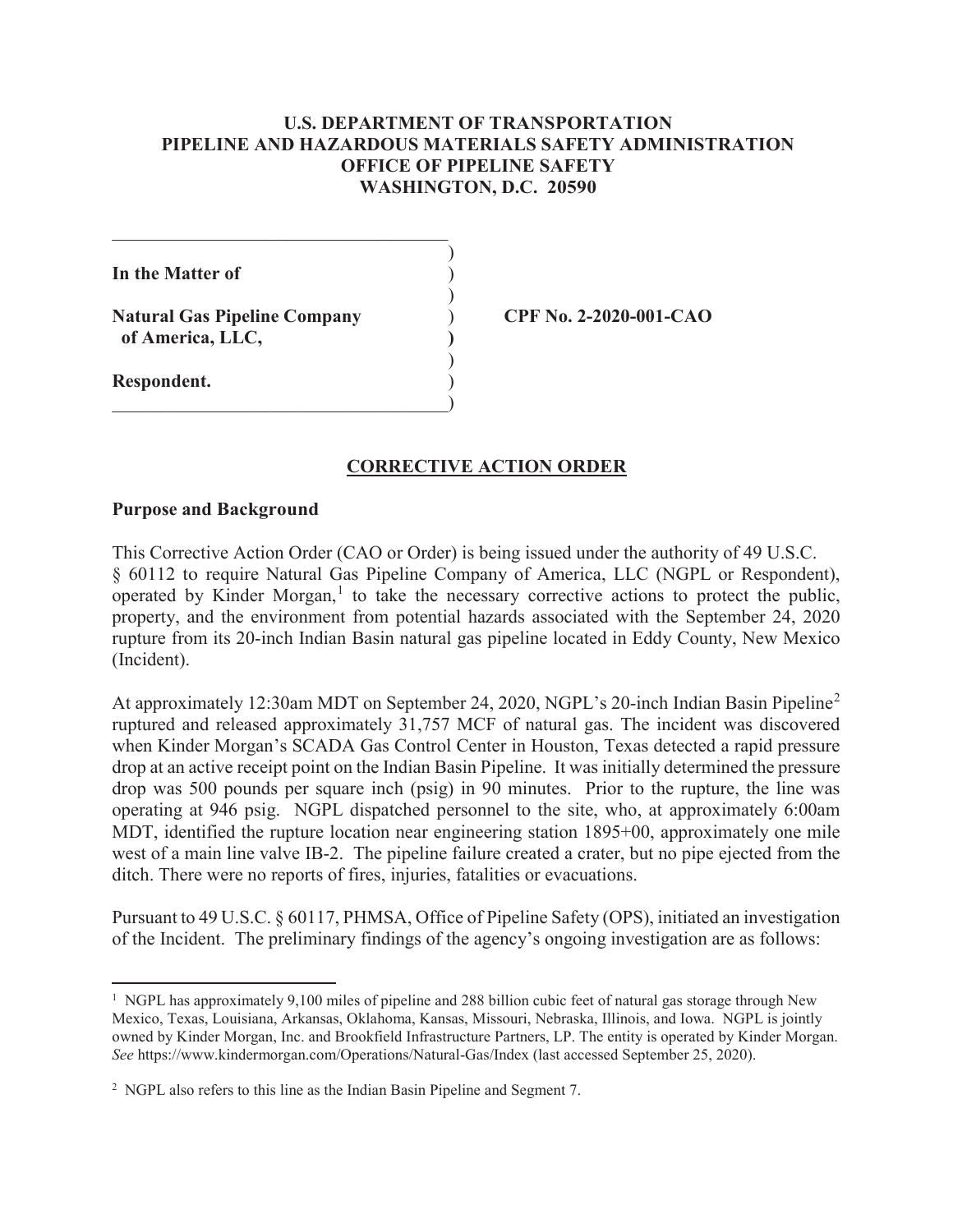## **Preliminary Findings**

- At approximately 12:30am MDT on September 24, 2020, NGPL's Indian Basin Pipeline ruptured. Kinder Morgan's SCADA Gas Control Center in Houston, Texas detected a rapid pressure drop (500 psig in 90 minutes) at an active receipt point on the Indian Basin Pipeline. NGPL dispatched personnel to the site to find the cause of the rapid pressure drop. An NGPL Artesia District technician, investigating from west to east, discovered an ice-covered regulator at a receipt point indicating a rapid natural gas expansion event downstream of the regulator due to a possible leak or rupture. An NGPL Lovington District Technician, investigating from east to west, discovered the rupture location near engineering station 1895+00, approximately one mile west of main line valve IB-2.
- NGPL initially reported the Incident to the National Response Center (NRC) at 7:53am EDT on September 24, 2020 (NRC Report No. 1288123), indicating there was a potential release of an unknown amount of natural gas from a transmission line.
- NGPL provided a follow-up report to the NRC at 12:14pm EDT on September 25, 2020 (NRC Report No. 1288243) indicating the GPS coordinates of the release location, disclosing the amount of natural gas believed to be released, advising a line rupture caused the release of natural gas, and identified the nearest city to the release as Loco Hills, New Mexico.
- There were no fires, injuries, fatalities, or evacuations associated with this incident; however, the rupture exposed approximately 81 feet of the pipeline. No pipe was ejected from the ditch.
- The volume of natural gas released was approximately  $31,757$  MCF. The gas was released into the air without ignition.
- Prior to the rupture, the line was operating at 946 psig. The maximum allowable operating pressure (MAOP) of the line is 1000 psig.
- The Indian Basin Pipeline was shut in at  $3:19$ am MDT, when the NGPL technician closed the upstream mainline valve IB-3. Mainline valve IB-2, the downstream isolation valve, is a "line break" valve and automatically closed upon sensing a set pressure decrease over time. The reported pressure drop of 500 psig in 90 minutes met the criteria for IB-2 to close. At 4:40am MDT, NGPL personnel confirmed IB-2 had closed automatically as the result of the rupture.
- The Indian Basin Pipeline runs northeast from the Occidental (Oxy) Indian Basin Gas Plant to the NGPL Compressor Station 167 and is approximately 67 miles in length. Approximately 44 miles of the Indian Basin Pipeline was constructed in 1965 with a 20-inch nominal diameter, 0.235-inch wall thickness, API 5L, X-60 grade pipe that was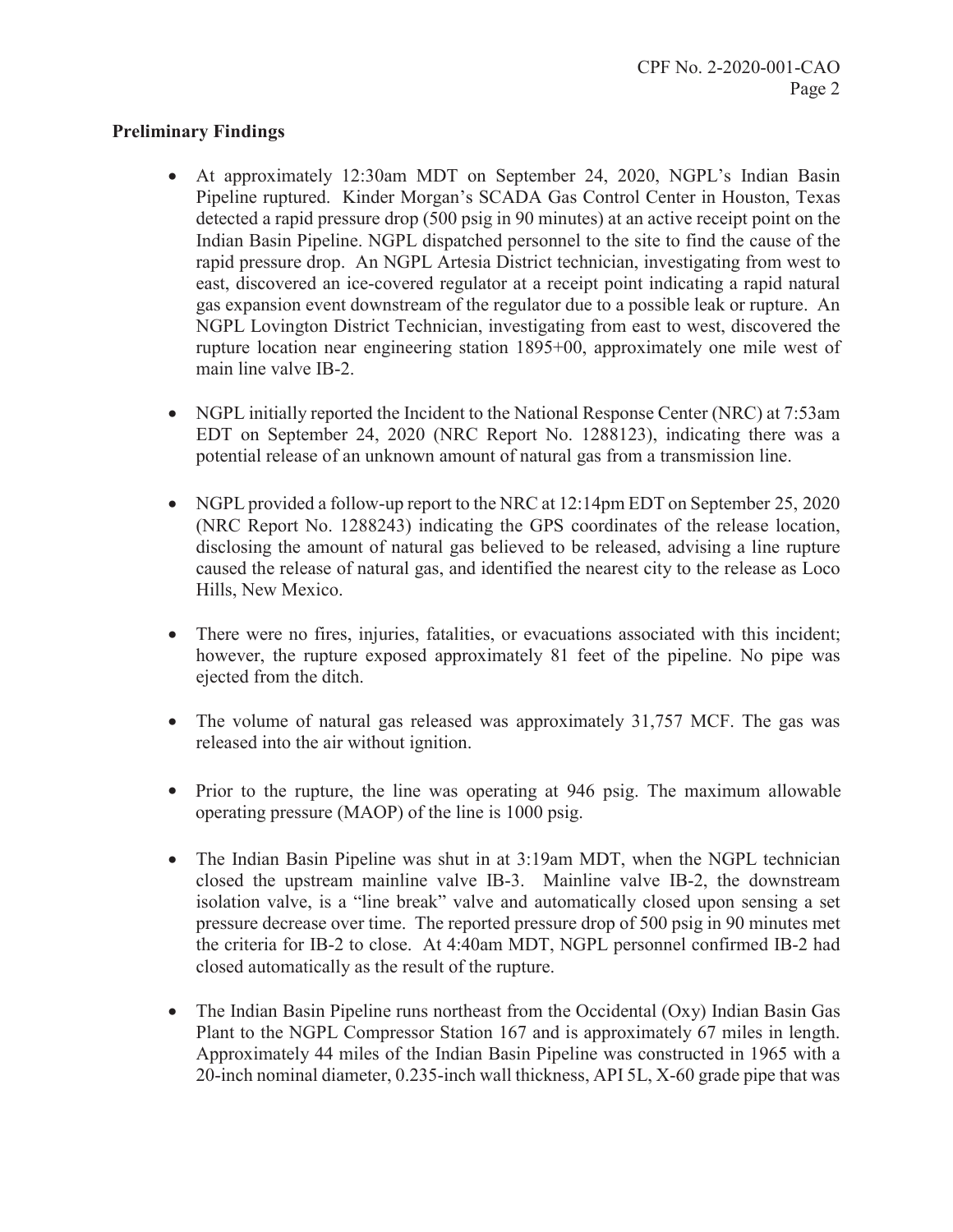manufactured by Youngstown Sheet and Tube. The pipe has a direct-current electric resistance welded (DC-ERW) longitudinal seam and has an asphalt enamel coating.

- The Indian Basin Pipeline flows northeasterly and transports natural gas from various receipt points including the Oxy Indian Basin Gas Plant to the NGPL compressor station 167, where it is compressed into NGPL's two Permian pipelines.
- The failure occurred in a Class 1 location, non-high consequence area, approximately 16 miles east of Artesia, New Mexico in Eddy County.
- Preliminary indications suggest the Incident occurred due to the failure of the pipe longitudinal seam.
- On August 21, 2019, NGPL experienced a pipeline rupture on the Indian Basin Pipeline approximately five miles west of the September 24, 2020 rupture location. The portion of pipe that ruptured on August 21, 2019, was 20-inch diameter, 1965 vintage, Youngstown Sheet and Tube, API 5L, X60 grade, with a DC-ERW longitudinal seam. This is the same type of pipe that failed on September 24, 2020.
- The August 21, 2019, failure occurred at an operating pressure of 879 psig. The MAOP of the line at the time of failure was 1000 psig.
- The metallurgical evaluation of the 2019 incident determined the rupture was caused by wall thinning in the pipe's longitudinal seam due to external corrosion, in the form of selective seam weld corrosion.
- The operator performed a fitness for service hydrostatic pressure test of the Indian Basin Pipeline on January 7, 2020, following the 2019 incident. The test medium was water. The duration of the test was eight hours. The actual minimum test pressure was 1268 psig, and the actual maximum test pressure was 1347 psig.
- PHMSA has issued Advisory Bulletins on the safety risks of ERW and Flash-welded Pipe manufactured prior to 1970. It also issued Alert Notice, ALN-88-01, in January 1988, advising owners and operators of natural gas and hazardous liquids pipelines to consider the threat from ERW pipe manufactured prior to 1970. The operators were advised to determine whether their pipelines were susceptible to ERW seam failures and address the potential impact on pipeline integrity.
- PHMSA addresses Selective Seam Corrosion on its Pipeline Safety Stakeholders Communications webpage, titled, *Fact Sheet: Selective Seam Corrosion (SSC).<sup>3</sup>*

# **Determination of Necessity for Corrective Action Order and Right to Hearing**

 $\overline{a}$ 

<sup>&</sup>lt;sup>3</sup> Available at https://primis.phmsa.dot.gov/comm/FactSheets/FSSelectiveSeamCorrosion.htm?nocache=717.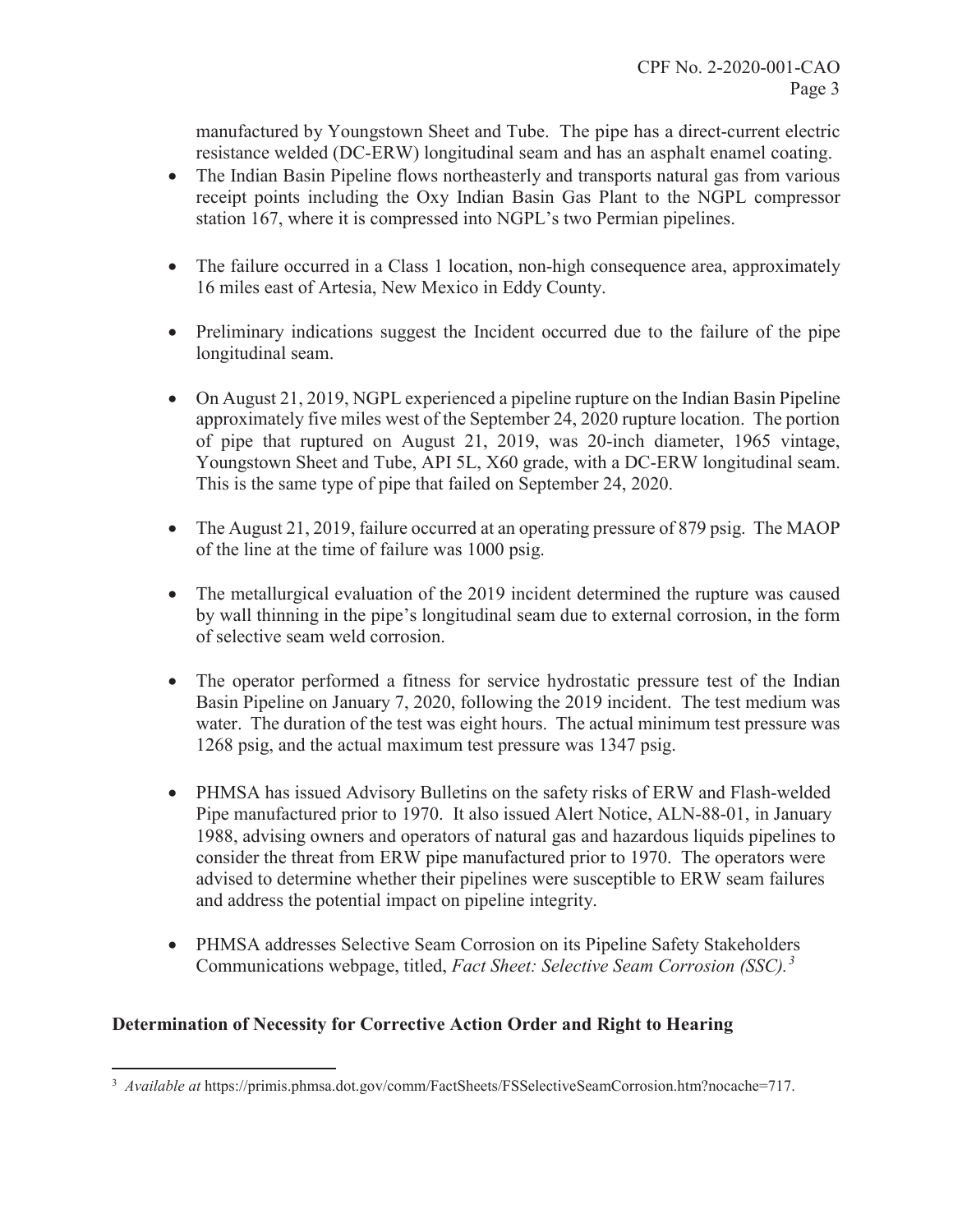Section 60112 of title 49, United States Code, authorizes PHMSA to determine that a pipeline facility is or would be hazardous to life, property, or the environment and if there is a likelihood of serious harm, to expeditiously order the operator of the facility to take necessary corrective action, including suspended or restricted use of the facility, physical inspection, testing, repair, replacement, or other appropriate action. An order issued expeditiously must provide an opportunity for a hearing as soon as practicable after the order is issued.

In deciding whether to issue an order, PHMSA must consider the following, if relevant: (1) the characteristics of the pipe and other equipment used in the pipeline facility, including the age, manufacture, physical properties, and method of manufacturing, constructing, or assembling the equipment; (2) the nature of the material the pipeline facility transports, the corrosive and deteriorative qualities of the material, the sequence in which the material are transported, and the pressure required for transporting the material; (3) the aspects of the area in which the pipeline facility is located, including climatic and geologic conditions and soil characteristics; (4) the proximity of the area in which the hazardous liquid pipeline facility is located to environmentally sensitive areas; (5) the population density and population and growth patterns of the area in which the pipeline facility is located; (6) any recommendation of the National Transportation Safety Board made under another law; and (7) other factors PHMSA may considers appropriate.

After evaluating the foregoing preliminary findings of fact, and having considered the proximity of the pipeline to public roadways and populated areas, the failure history of the pipeline, the similarity in the root cause of previous failures to the potential root cause of this failure, the age of the pipeline, material properties of pipeline, including the presence of a DC-ERW longitudinal seam, hazardous nature of the product transported, and a history of known problems with this type of pipe, I find that continued operation of the pipeline without corrective measures is or would be hazardous to life, property, or the environment, and that failure to issue this Order expeditiously would result in the likelihood of serious harm.

Accordingly, this Corrective Action Order mandating immediate corrective action is issued without prior notice and opportunity for a hearing. The terms and conditions of this Order are effective upon receipt.

Within 10 days of receipt of this Order, Respondent may request a hearing, to be held as soon as practicable, by notifying the Associate Administrator for Pipeline Safety in writing, with a copy to the Director, Southern Region, PHMSA (Director). If a hearing is requested, it will be held in accordance with 49 C.F.R. § 190.211.

After receiving and analyzing additional data in the course of this investigation, PHMSA may identify other corrective measures that need to be taken. Respondent will be notified of any additional measures required and, if appropriate, PHMSA will consider amending this Order. To the extent consistent with safety, Respondent will be afforded notice and an opportunity for a hearing prior to the imposition of any additional corrective measures.

# **Required Corrective Actions**

## Definitions: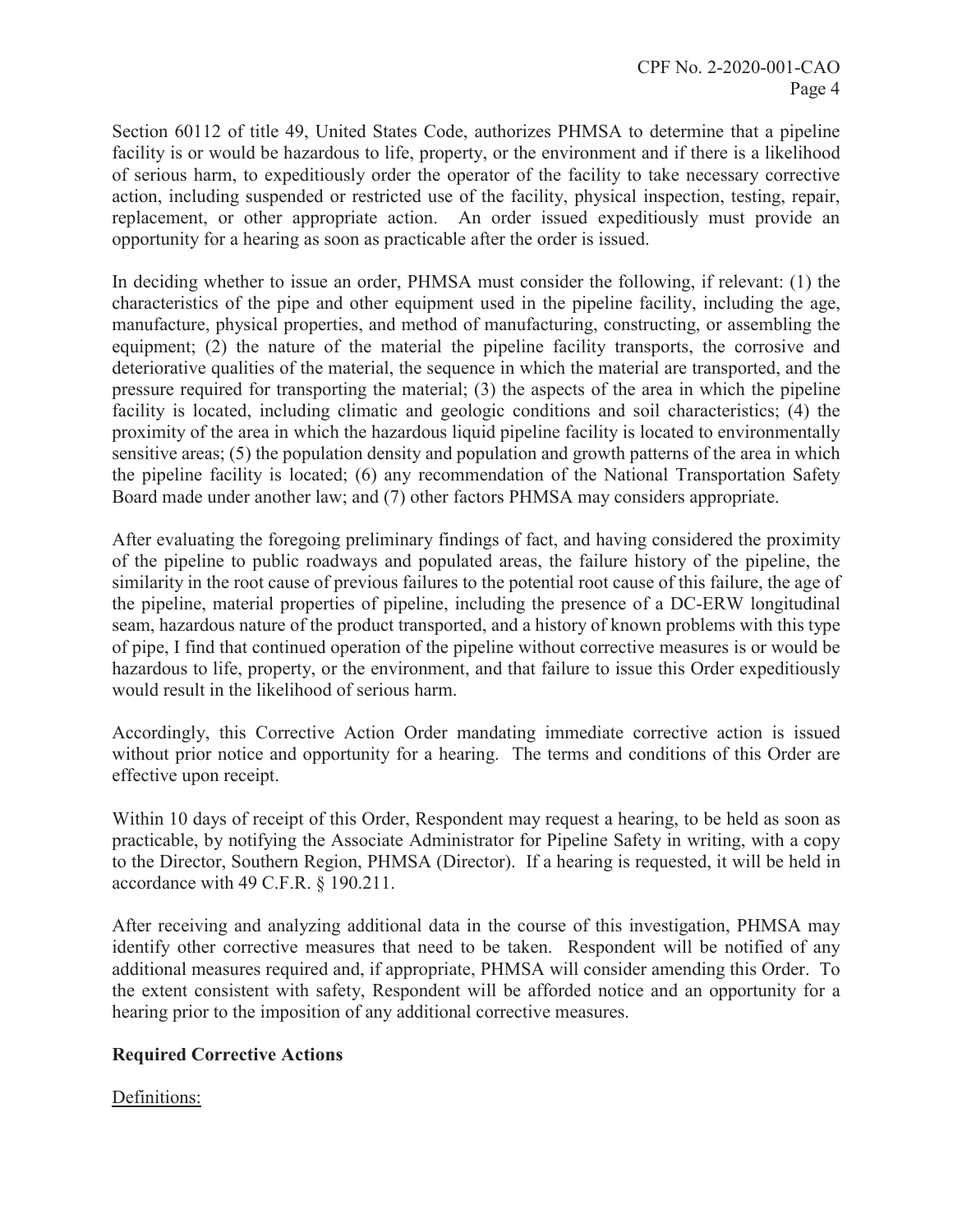*Affected Pipeline* – The *"Affected Pipeline"* means the NGPL 20-inch Indian Basin Pipeline, specifically the approximately 67 miles of pipeline that generally runs northeasterly between the Oxy Indian Basin Natural Gas Plant in Eddy County, New Mexico and the Kinder Morgan/NGPL Compressor Station Number 167, located in Lea County, New Mexico.

*Isolated Segment –* The "*Isolated Segment*" means the 17-mile segment of NGPL 20-inch Indian Basin Pipeline from main line valve IB-3 (Sta. No. 1048+09.2) to line break valve IB-2 (Sta. No. 1945+98.9). It is the portion of the "*Affected Pipeline*" that was partially shutin with the automatic closing of line-break valve IB-2 (downstream of the rupture), and the manual closing of main line valve IB-3 (upstream of the rupture).

Pursuant to 49 U.S.C. 60112, I hereby order NGPL to immediately take the following corrective actions:

- 1. *Shutdown of the Isolated Segment.* The *Isolated Segment* is currently out of service. Based on the pipeline configuration, the shut-in of the *Isolated Segment* has resulted in the isolation and shutdown of the *Affected Pipeline*. The *Isolated Segment* must remain shut in and may not be operated until authorized to be restarted by the Director in accordance with the terms of this Order.
- 2. *Operating Pressure Restriction.* NGPL must reduce and maintain a maximum twenty percent (20%) pressure reduction in the actual operating pressure along the entire length of the *Affected Pipeline* such that upon restart the operating pressure along the *Affected Pipeline* will not exceed eighty percent (80%) of the actual operating pressure in effect immediately prior to the failure on September 24, 2020.
	- a. This pressure restriction is to remain in effect until written approval to increase the pressure or return the pipeline to its pre-failure operating pressure is obtained from the Director.
	- b. Within 15 days of receipt of this Order, NGPL must provide the Director the actual operating pressures of each compressor station and each main line pressure regulating station on the *Affected Pipeline* at the time of failure and the reduced pressure restriction set-points at these same locations.
	- c. This pressure restriction requires any relevant remote or local alarm limits, software programming set-points or control points, and mechanical over-pressure devices to be adjusted accordingly.
	- d. When determining the pressure restriction set-points, NGPL must take into account any in-line inspection (ILI) features or anomalies present in the *Affected Pipeline* to provide for continued safe operation while further corrective actions are completed.
	- e. NGPL must review the pressure restriction monthly by analyzing the operating pressure data, taking into account any ILI features or anomalies present in the *Affected Pipeline.* NGPL must immediately reduce the operating pressure further to maintain the safe operations of the *Affected Pipeline*, if warranted by the monthly review. Further, NGPL must submit the results of the monthly review to the Director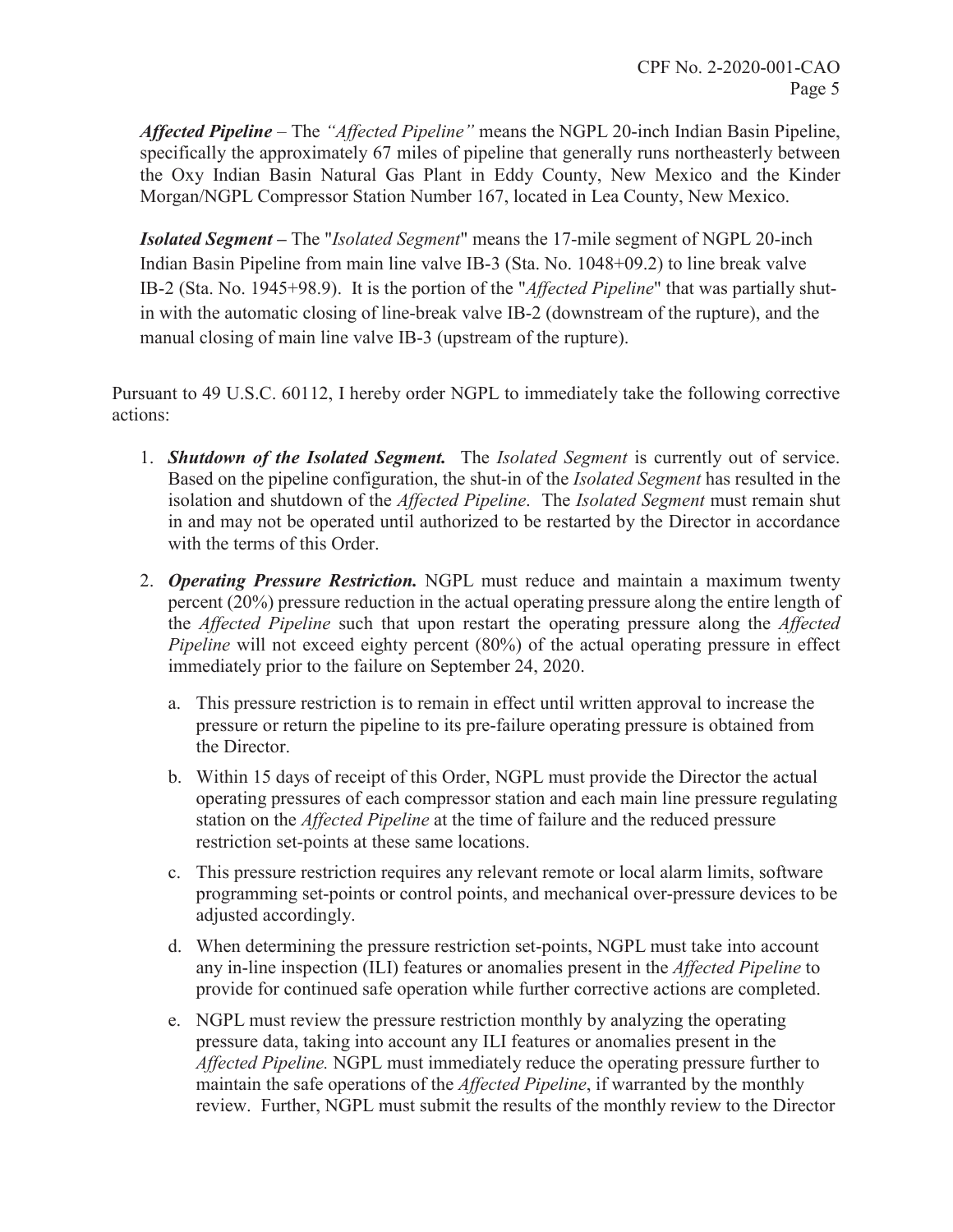including, at a minimum, the current discharge set-points (including any additional pressure reductions), and any pressure exceedance at discharge set-points. Submittals may be made quarterly, in accordance with Item 17 below.

- 3. *Restart Plan.* Prior to resuming operation of the *Isolated Segment,* develop and submit a written *Restart Plan* to the Director for prior approval.
	- a. The Director may approve the *Restart Plan* incrementally without approving the entire plan, but the *Isolated Segment* cannot resume operation until the *Restart Plan* is approved in its entirety.
	- b. Once approved by the Director, the *Restart Plan* will be incorporated by reference into this Order.
	- c. The *Restart Plan* must provide for adequate patrolling of the *Isolated Segment* during the restart process and must include incremental pressure increases during start up, with each increment to be held for at least two hours.
	- d. The *Restart Plan* must include sufficient surveillance of the pipeline during each pressure increment to ensure that no leaks are present when operation of the line resumes.
	- e. The *Restart Plan* must specify a day-light restart and include advance communications with local emergency response officials.
	- f. The *Restart Plan* must provide for a review of the *Isolated Segment* for conditions similar to those of the failure including a review of construction, operating and maintenance (O&M) and integrity management records such as ILI results, hydrostatic tests, root cause failure analysis of prior failures, aerial and ground patrols, corrosion, cathodic protection, excavations and pipe replacements. NGPL must address any findings that require remedial measures to be implemented prior to restart.
	- g. The *Restart Plan* must also include documentation of the completion of all mandated actions, and a management of change plan to ensure that all procedural modifications are incorporated into NGPL's O&M procedures manual.
	- h. The *Restart Plan* must provide for hydrostatic pressure testing of the *Isolated Segment.*
- 4. *Return to Service.* After the Director approves the *Restart Plan*, NGPL may return the *Isolated Segment* to service but the operating pressure must not exceed the limit in accordance with Item 2 above.

# 5. *Removal of Pressure Restriction.*

- a. The Director may allow the removal or modification of the pressure restriction upon a written request from NGPL demonstrating that restoring the pipeline to its pre-failure operating pressure is justified based on a reliable engineering analysis showing that the pressure increase is safe considering all known defects, anomalies, and operating parameters of the pipeline.
- b. The Director may allow the temporary removal or modification of the pressure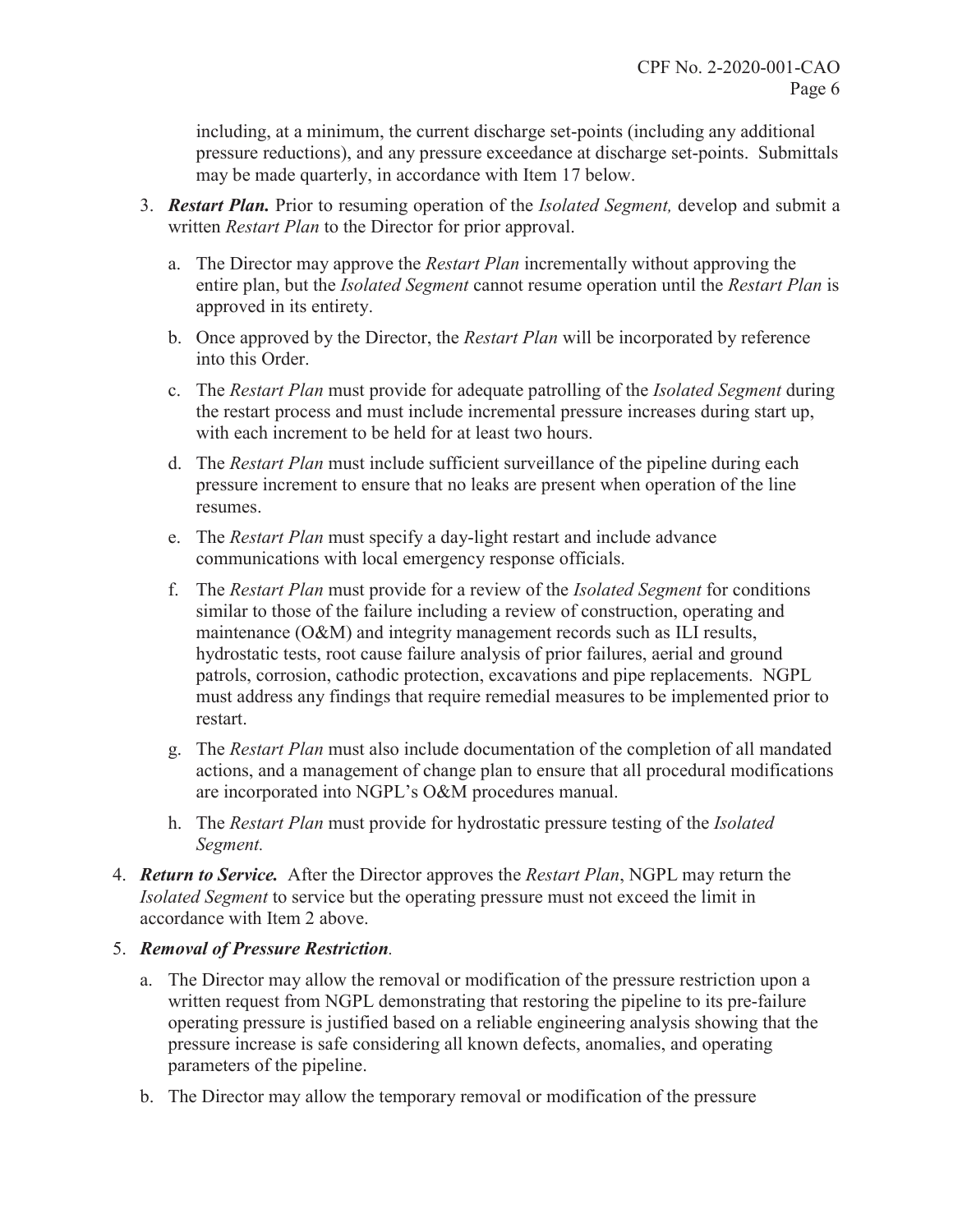restrictions upon a written request from NGPL demonstrating that temporary mitigative and preventive measures are implemented prior to and during the temporary removal or modification of the pressure restriction. The Director's determination will be based on the failure cause and provision of evidence that preventative and mitigative actions taken by the operator provide for the safe operation of the *Affected Pipeline* during the temporary removal or modification of the pressure restriction. Appeals to determinations of the Director in this regard will be decided by the Associate Administrator for Pipeline Safety.

- 6. *Instrumented Leakage Survey*. Within 30 days of receipt of this Order, NGPL must perform an aerial or ground instrumented leakage survey of the *Affected Pipeline.* NGPL must investigate all leak indications and remedy all leaks discovered. NGPL must submit documentation of this survey to the Director within 45 days of receipt of this Order.
- 7. *Records Verification*. As recommended in PHMSA Advisory Bulletin 2012-06, NGPL must verify the records for the *Affected Pipeline* to confirm the MAOP. NGPL must submit documentation of this this record verification to the Director within 45 days of receipt of this Order.
- 8. *Review of Prior Inline Inspection (ILI) Results.* Within 30 days of receipt of this Order, NGPL must conduct a review of any previous ILI results of the *Affected Pipeline.* In its review, NGPL must re-evaluate all ILI results from the past 10 calendar years, including a review of the ILI vendors' raw data and analysis. NGPL must determine whether any features were present in the failed pipe joints from the September 24, 2020 failure, the August 21, 2019 failure, and any other pipe removed. Also, NGPL must determine if any features with similar characteristics are present elsewhere on the *Affected Pipeline.* NGPL must submit documentation of this ILI review to the Director within 60 days of receipt of this Order as follows:
	- a. List all ILI tool runs, tool types, and the calendar years of the tool runs.
	- b. List, describe (type, size, wall loss, etc.), and identify the specific location of all ILI features present in the failed joint and other pipe removed.
	- c. List, describe (type, size, wall loss, etc.), and identify the specific location of all ILI features with similar characteristics present elsewhere on the *Affected Pipeline.*
	- d. Explain the process used to review the ILI results and the results of the reevaluation.
- 9. *Mechanical and Metallurgical Testing*. Within 45 days of receipt of this Order, NGPL must complete mechanical and metallurgical testing and failure analysis of the failed pipe, including an analysis of soil samples and any foreign materials. Mechanical and metallurgical testing must be conducted by an independent third-party acceptable to the Director, and must document the decision-making process and all factors contributing to the failure. NGPL must complete the testing and analysis as follows:
	- a. Document the chain-of-custody when handling and transporting the failed pipe section and other evidence from the failure site.
	- b. Within 10 days of receipt of this Order, develop and submit the testing protocol and the proposed testing laboratory to the Director for prior approval.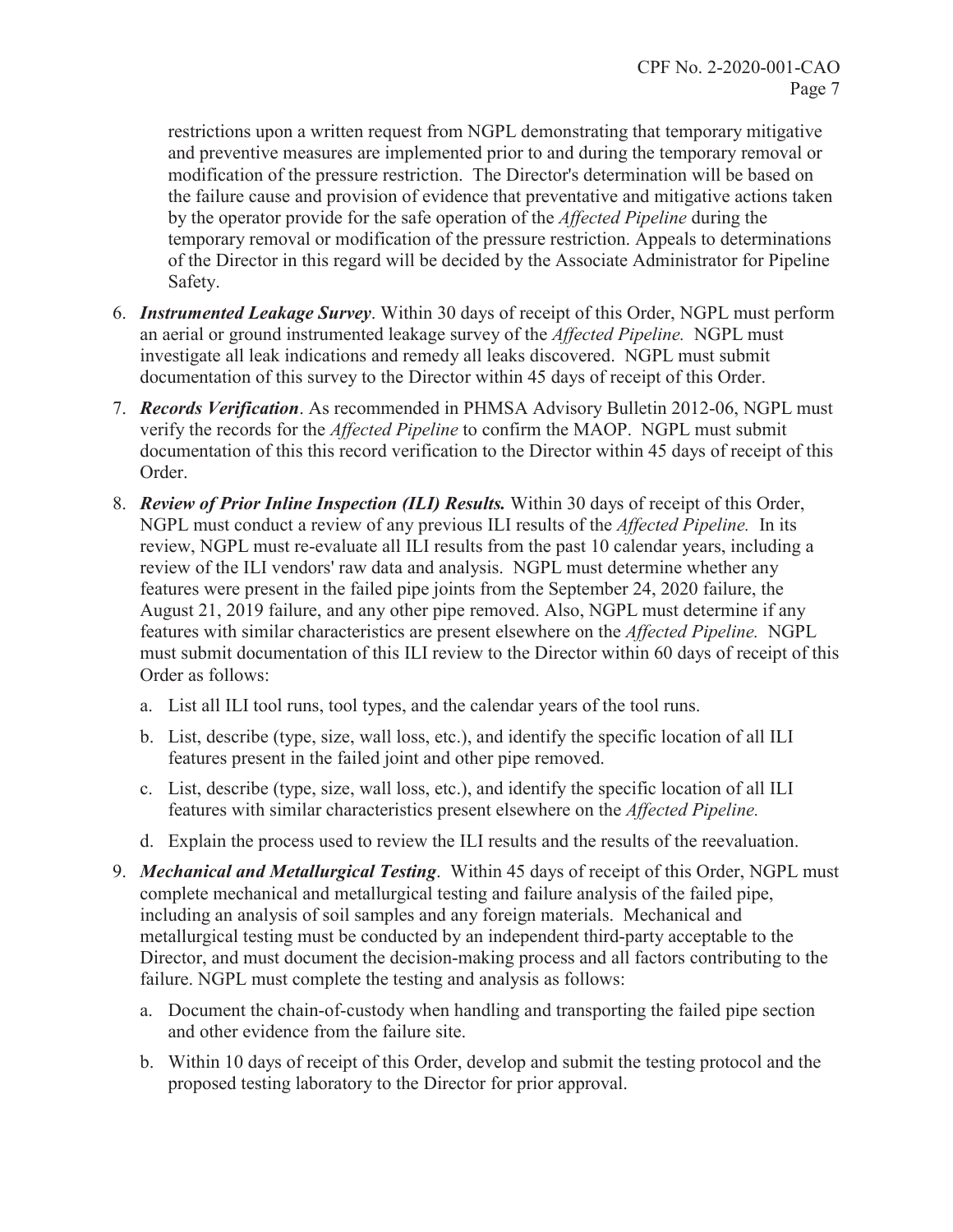- c. Prior to beginning the mechanical and metallurgical testing, provide the Director with the scheduled date, time, and location of the testing to allow for an OPS representative to witness the testing.
- d. Ensure the testing laboratory distributes all reports whether draft or final in their entirety to the Director at the same time they are made available to NGPL.
- 10. *Root Cause Failure Analysis***.** Within 120 days following receipt of this Order, complete a *root cause failure analysis* (RCFA) and submit a final report of this RCFA to the Director. The RCFA must be supplemented or facilitated by an independent third-party acceptable to the Director and must document the decision-making process and all factors contributing to the failure. The final report must include findings and any lessons learned and whether the findings and lessons learned are applicable to other locations within NGPL's pipeline system. Further, the lessons learned must include consideration of causal factors for the August 21, 2019 failure.
- 11. *Emergency Response Plan and Training Review*. NGPL must review and assess the effectiveness of its emergency response plan with regards to the failure. Include in the review and assessment the on-scene response and support, coordination, and communication with emergency responders and public officials. Also, include a review and assessment of the effectiveness of its emergency training program. NGPL must amend its emergency response plan and emergency training, if necessary, to reflect the results of this review. Further, NGPL must review controller response to all alarms prior to, and following, confirmation of the rupture. NGPL must also review the controllers' coordination and communications with internal and external stakeholders prior to and throughout this incident response. The documentation of this *Emergency Response Plan and Training Review* must be available for inspection by OPS or provided to the Director, if requested.
- 12. *Public Awareness Program Review*. NGPL must review and assess the effectiveness of its Public Awareness Program with regards to the failure. NGPL must amend its Public Awareness Program, if necessary, to reflect the results of this review. The documentation of this *Public Awareness Program Review* must be available for inspection by OPS or provided to the Director, if requested.

## 13. *Remedial Work Plan (RWP).*

- a. Within 120 days following receipt of this Order, NGPL must submit a *remedial work plan* (RWP) to the Director for approval.
- b. The Director may approve the RWP incrementally without approving the entire RWP.
- c. Once approved by the Director, the RWP will be incorporated by reference into this Order.
- d. The RWP must specify the tests, inspections, assessments, evaluations, and remedial measures NGPL will use to verify the integrity of the *Affected Pipeline*. It must address all known or suspected factors and causes of the September 24, 2020 failure, as well as all known or suspected factors of the August 21, 2019 failure. NGPL must consider the risks and consequences of another failure to develop a prioritized schedule for RWPrelated work along the *Affected Pipeline.*
- e. The RWP must include a procedure or process to: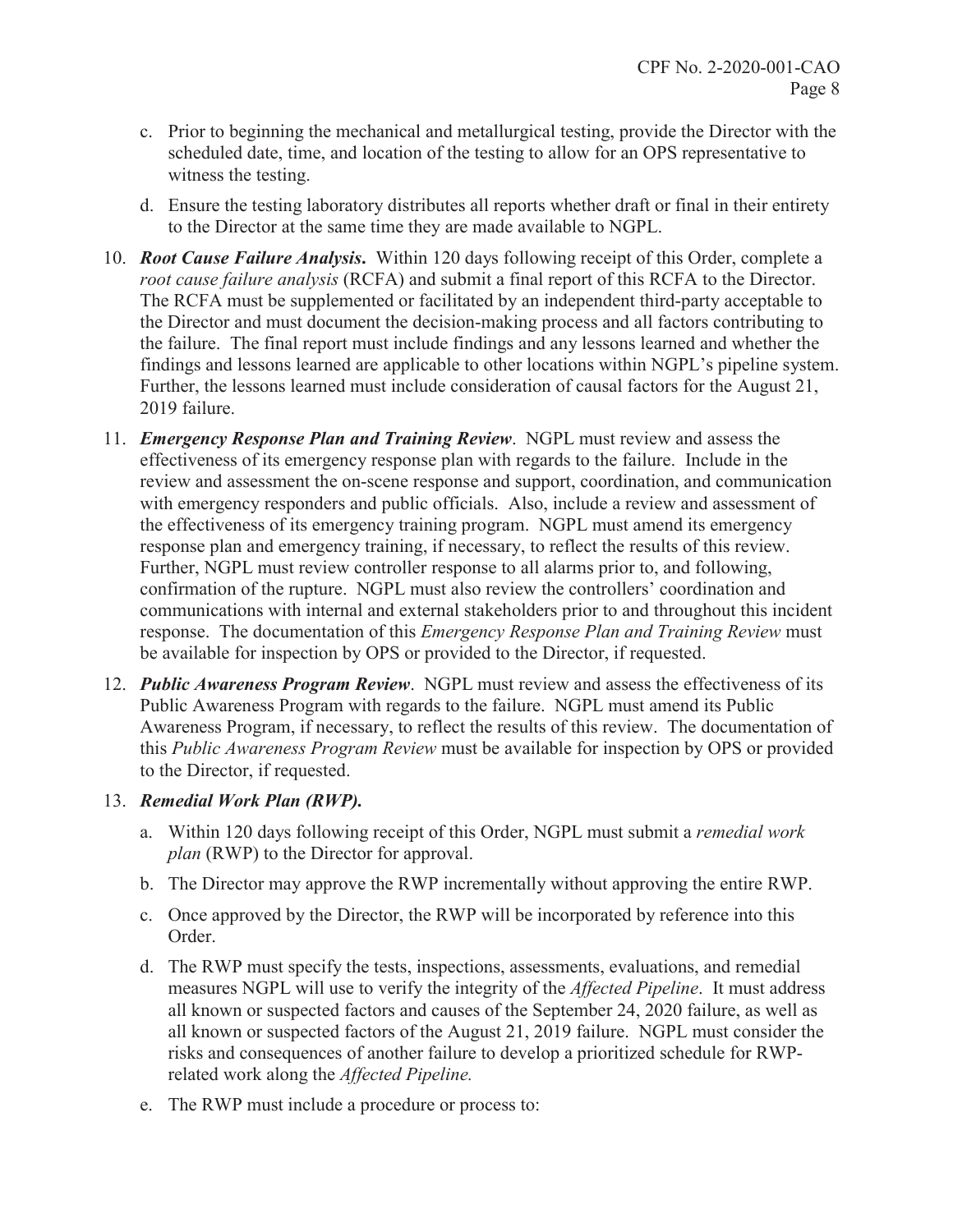- i. Identify pipe in the *Affected Pipeline* with characteristics similar to the contributing factors identified for the September 24, 2020 failure.
- ii. Gather all data necessary to review the failure history (in service and pressure test failures) of the *Affected Pipeline* and to prepare a written report containing all the available information such as the locations, dates, and causes of leaks and failures.
- iii. Integrate the results of the metallurgical testing, root cause failure analysis, and other corrective actions required by this Order with all relevant pre-existing operational and assessment data for the *Affected Pipeline.* Pre-existing operational data includes, but is not limited to, design, construction, operations, maintenance, testing, repairs, prior metallurgical analyses, and any third-party consultation information. Pre-existing assessment data includes, but is not limited to, ILI tool runs, hydrostatic pressure testing, direct assessments, close interval surveys, and DCVG/ACVG surveys.
- iv. Determine if conditions similar to those contributing to the failure on September 24, 2020 are likely to exist elsewhere on the *Affected Pipeline.*
- v. Conduct additional field tests, inspections, assessments, and evaluations to determine whether, and to what extent, the conditions associated with the failure on September 24, 2020, and other failures from the failure history (see  $(e)(ii)$  above) or any other integrity threats are present elsewhere on the *Affected Pipeline*. At a minimum, this process must consider all failure causes and specify the use of one or more of the following:
	- 1) ILI tools that are technically appropriate for assessing the pipeline system based on the cause of failure on September 24, 2020, and that can reliably detect and identify anomalies;
	- 2) Hydrostatic pressure testing;
	- 3) Close-interval surveys;
	- 4) Cathodic protection surveys, to include interference surveys in coordination with other utilities (e.g. underground utilities, overhead power lines, etc.) in the area;
	- 5) Coating surveys;
	- 6) Stress corrosion cracking surveys;
	- 7) Selective seam corrosion surveys; and
	- 8) Other tests, inspections, assessments, and evaluations appropriate for the failure causes.

Note: NGPL may not use the results of previous tests, inspections, assessments, and evaluations.

- vi. Describe the inspection and repair criteria NGPL will use to prioritize, excavate, evaluate, and repair anomalies, imperfections, and other identified integrity threats. Include a description of how any defects will be graded and a schedule for repairs or replacement.
- vii. Based on the known history and condition of the *Affected Pipeline,* describe the methods NGPL will use to repair, replace, or take other corrective measures to remediate the conditions associated with the pipeline failure on September 24, 2020,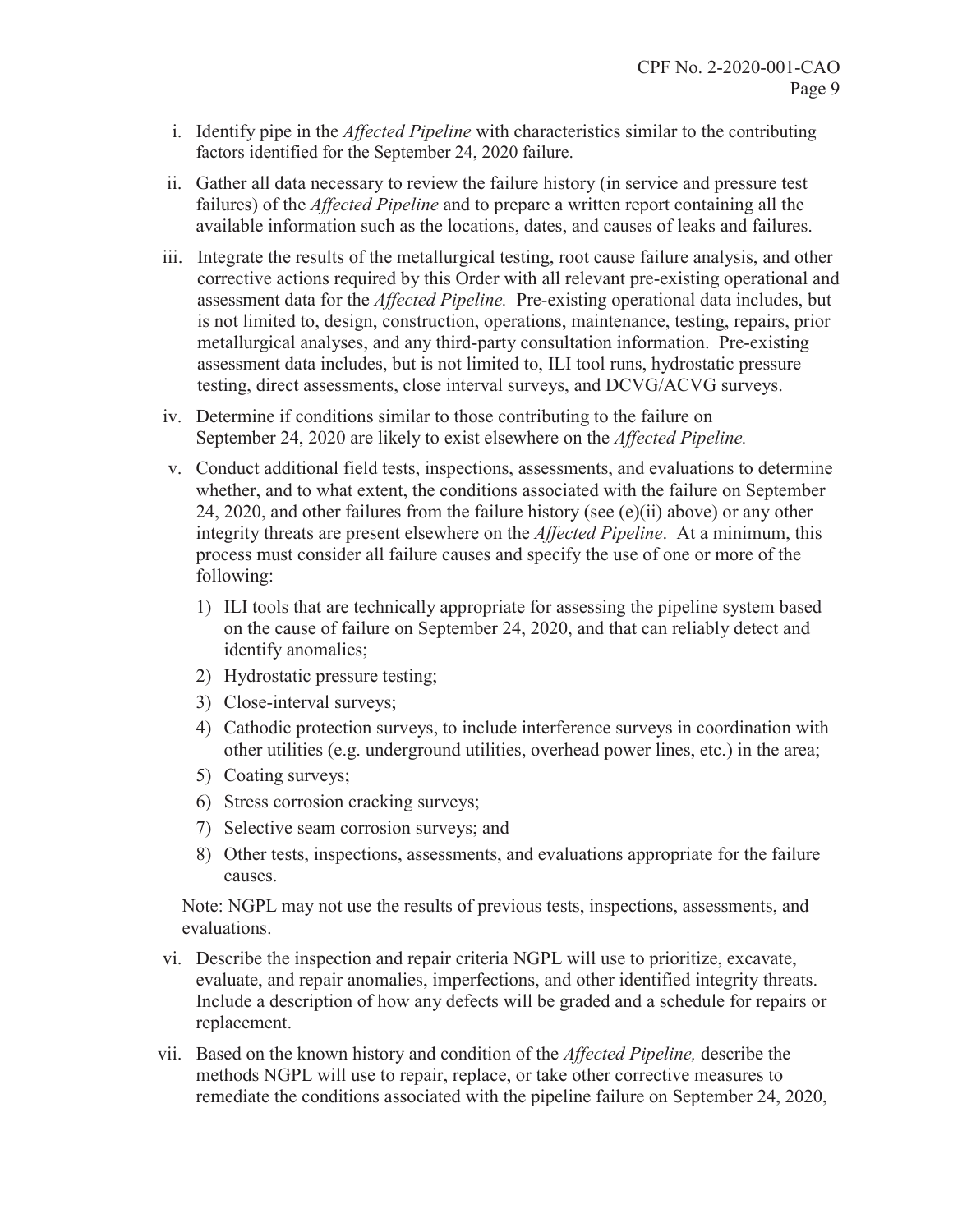and to address other known integrity threats along the *Affected Pipeline*. The repair, replacement, or other corrective measures must meet the criteria specified in (e)(vi) above.

- viii. Implement continuing long-term periodic testing and integrity verification measures to ensure the ongoing safe operation of the *Affected Pipeline* considering the results of the analyses, inspections, evaluations, and corrective measures undertaken pursuant to the Order.
- f. Include a proposed schedule for completion of the RWP.
- g. NGPL must revise the RWP as necessary to incorporate new information obtained during the failure investigation and remedial activities, to incorporate the results of actions undertaken pursuant to this Order, and to incorporate modifications required by the Director.
	- i. Submit any plan revisions to the Director for prior approval.
	- ii. The Director may approve plan revisions incrementally.
	- iii. All revisions to the RWP after it has been approved and incorporated by reference into this Order will be fully described and documented in the *CAO Documentation Report*.
- h. Implement the RWP as it is approved by the Director, including any revisions to the plan.
- 14. *CAO Documentation Report (CDR*). NGPL must create and revise, as necessary, a CAO Documentation Report (CDR). When NGPL has concluded all the items in this Order it will submit the final CDR in its entirety to the Director. This will allow the Director to complete a thorough review of all actions taken by NGPL with regards to this Order prior to approving the closure of this Order. The intent is for the CDR to summarize all activities and documentation associated with this Order in one document.
	- a. The Director may approve the CDR incrementally without approving the entire CDR.
	- b. Once approved by the Director, the CDR will be incorporated by reference into this Order.
	- c. The CDR must include, but is not necessarily limited to, the following:
		- i. Table of Contents;
		- ii. Summary of the pipeline failure of September 24, 2020 and the response activities;
		- iii. Summary of pipe data, material properties and all prior assessments of the *Affected Pipeline*;
		- iv. Summary of all tests, inspections, assessments, evaluations, and analysis required by the Order;
		- v. Summary of the Mechanical and Metallurgical Testing as required by the Order;
		- vi. Summary of the RCFA with all root causes as required by the Order;
		- vii. Documentation of all actions taken by NGPL to implement the RWP, the results of those actions, and the inspection and repair criteria used;
		- viii. Documentation of any revisions to the RWP including those necessary to incorporate the results of actions undertaken pursuant to this Order and whenever necessary to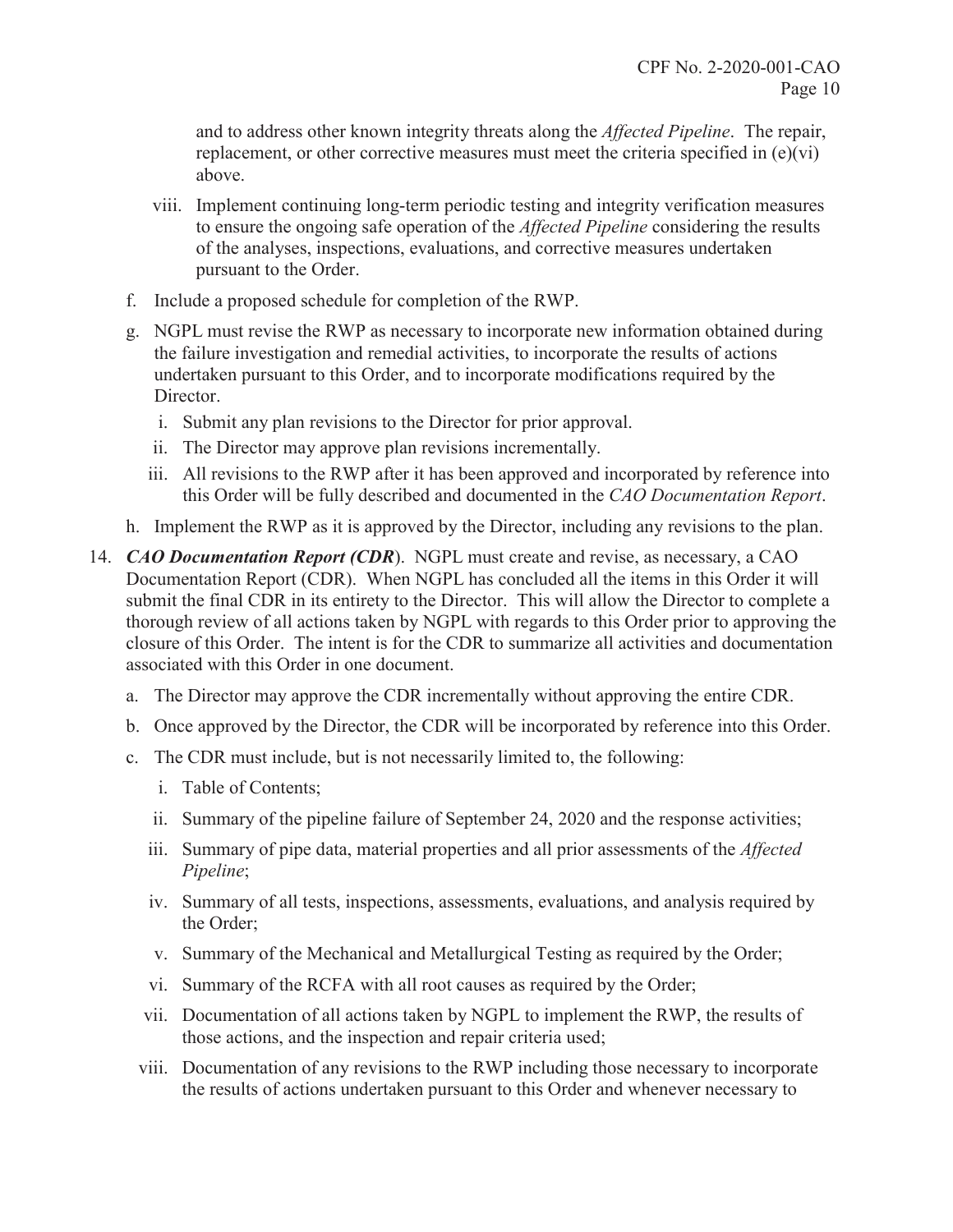incorporate new information obtained during the failure investigation and remedial activities;

- ix. Lessons learned while completing this Order;
- x. A path forward describing specific actions NGPL will take on its entire pipeline system as a result of the lessons learned from work on this Order; and
- xi. Appendices (if required).

# **Other Requirements:**

- 15. *Approvals.* With respect to each submission that under this Order requires the approval of the Director, the Director may: (a) approve, in whole or part, the submission; (b) approve the submission on specified conditions; (c) modify the submission to cure any deficiencies; (d) disapprove in whole or in part, the submission, directing that Respondent modify the submission, or (e) any combination of the above. In the event of approval, approval upon conditions, or modification by the Director, Respondent shall proceed to take all action required by the submission as approved or modified by the Director. If the Director disapproves all or any portion of the submission, Respondent must correct all deficiencies within the time specified by the Director, and resubmit it for approval.
- 16. *Extensions of Time.* The Director may grant an extension of time for compliance with any of the terms of this Order upon a written request timely submitted demonstrating good cause for an extension.
- 17. *Reporting.* Submit quarterly reports to the Director that: (1) include all available data and results of the testing and evaluations required by this Order; and (2) describe the progress of the repairs or other remedial actions being undertaken. The first quarterly report is due on December 31, 2020. The Director may change the interval for the submission of these reports.
- 18. *Documentation of the Costs.* It is requested but not required that Respondent maintain documentation of the costs associated with implementation of this Corrective Action Order. Include in each monthly report submitted, the to-date total costs associated with: (1) preparation and revision of procedures, studies and analyses; (2) physical changes to pipeline infrastructure, including repairs, replacements and other modifications; and (3) environmental remediation, if applicable.

Be advised that all material you submit in response to this enforcement action is subject to being made publicly available. If you believe that any portion of your responsive material qualifies for confidential treatment under 5 U.S.C. § 552(b), along with the complete original document you must provide a second copy of the document with the portions you believe qualify for confidential treatment redacted and an explanation of why you believe the redacted information qualifies for confidential treatment under 5 U.S.C. § 552(b).

In your correspondence on this matter, please refer to "CPF No. 2-2020-001-CAO" and for each document you submit, please provide a copy in electronic format whenever possible. The actions required by this Order are in addition to and do not waive any requirements that apply to